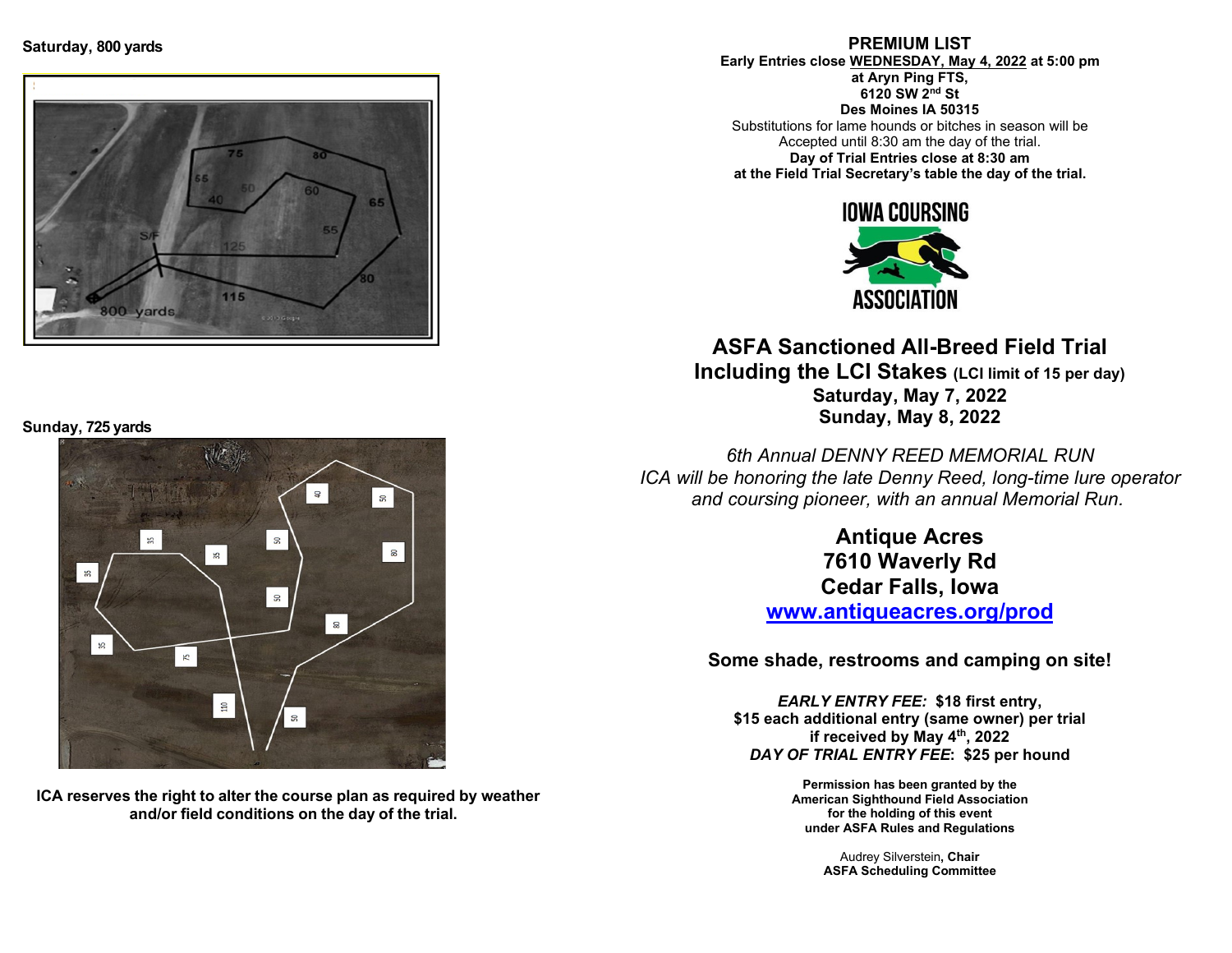#### ICA OFFICERS & BOARD OF DIRECTORS

President: Aryn Ping Vice President: Sabrina Wright-Hiller; Secretary: Candy Henely Treasurer: Samantha Duryee Directors: Suzanne Popson, Julia Callaghan, Debbie Narwold

#### FIELD COMMITTEE

| Field Chairman: Samantha Duryee 1710 Owen St, Charles City, IA |
|----------------------------------------------------------------|
| 515-290-3860                                                   |

|                        | Field Secretary: Aryn Ping 6120 SW 2 <sup>nd</sup> St, Des Moines, IA 50315<br>515-231-8980 |
|------------------------|---------------------------------------------------------------------------------------------|
|                        |                                                                                             |
| Huntmasters:           | Brett Ashburn, Matt Gerdes, Michael Filippelli                                              |
| <b>Lure Operators:</b> | Bob Meyer, Steve Lamb, Brett Ashburn, Josie Haumont, Kent Standerford                       |

JUDGES AND THEIR ASSIGNMENTS [s=single judge-\* provisional] Josie Haumont Bellevue, NE<br>Kent Standerford Omaha, NE **Kent Standerford** Sabrina Wright-Hiller Jefferson, IA

| <b>SAT</b> | <u>r</u>               |              | В<br>A                                | в                      | С                      | G                      | в                         | W                                   | G                      | ◠<br>ື                 | D                         | D<br>R<br>R               | c             | ີ<br>ə<br>D          | s                                     | s<br>W                    | W                 | e<br>o<br>G          | п<br>r |
|------------|------------------------|--------------|---------------------------------------|------------------------|------------------------|------------------------|---------------------------|-------------------------------------|------------------------|------------------------|---------------------------|---------------------------|---------------|----------------------|---------------------------------------|---------------------------|-------------------|----------------------|--------|
| JH         | $\lambda$<br>$\lambda$ | $\cdot$<br>, | $\lambda$<br>$\lambda$                |                        | $\lambda$<br>$\lambda$ | $\lambda$<br>$\lambda$ | $\checkmark$<br>$\lambda$ |                                     | $\lambda$<br>$\lambda$ |                        |                           | $\lambda$<br>⌒            |               |                      | $\lambda$<br>$\lambda$                |                           |                   | $\cdot$<br>$\lambda$ |        |
| KS         | $\lambda$<br>$\lambda$ |              |                                       | $\lambda$<br>$\lambda$ | $\checkmark$<br>⌒      |                        | $\lambda$<br>$\lambda$    | $\cdot$<br>$\overline{\phantom{a}}$ | $\lambda$<br>,,        | $\cdot$<br>$\lambda$   | $\checkmark$<br>⌒         |                           | $\cdot$<br>,, | $\cdot$<br>$\lambda$ |                                       | $\lambda$<br>$\lambda$    | $\lambda$<br>↗    |                      |        |
| SW         |                        |              | $\lambda$<br>$\overline{\phantom{a}}$ | $\lambda$              |                        | $\checkmark$<br>↗      |                           | $\lambda$<br>↗                      |                        | $\lambda$<br>$\lambda$ | $\checkmark$<br>$\lambda$ | $\checkmark$<br>$\lambda$ | $\lambda$     | $\lambda$            | $\lambda$<br>$\overline{\phantom{a}}$ | $\checkmark$<br>$\lambda$ | $\checkmark$<br>, | $\checkmark$<br>⌒    |        |

| SU<br>N | A              | -            | в<br>A                 | в                                   | C                 | G                         | в       | W            | G                    | ◠<br>v                                | D                 | R<br>R               | S                    | c<br>ə<br>ц                   | S                         | S<br>W                                | W                  | S<br>G                    | D<br>R  |
|---------|----------------|--------------|------------------------|-------------------------------------|-------------------|---------------------------|---------|--------------|----------------------|---------------------------------------|-------------------|----------------------|----------------------|-------------------------------|---------------------------|---------------------------------------|--------------------|---------------------------|---------|
| JH      |                | $\cdot$<br>↗ |                        |                                     | $\checkmark$<br>⌒ |                           |         | $\cdot$<br>, |                      | $\checkmark$<br>$\lambda$             | v<br>$\lambda$    |                      | $\cdot$<br>$\lambda$ |                               | $\checkmark$<br>$\lambda$ | $\lambda$<br>$\overline{\phantom{a}}$ | $\checkmark$<br>,, | $\checkmark$<br>$\lambda$ |         |
| KS      | ິ<br>$\lambda$ |              | $\lambda$<br>$\lambda$ | $\cdot$<br>$\overline{\phantom{a}}$ | v<br>↗            | $\checkmark$<br>$\lambda$ | $\cdot$ |              | $\cdot$<br>$\lambda$ |                                       | $\checkmark$<br>↗ | $\cdot$<br>$\lambda$ |                      | $\overline{\phantom{a}}$<br>, | $\checkmark$<br>⌒         |                                       |                    |                           |         |
| SW      | $\lambda$      | $\cdot$      | $\lambda$              | $\lambda$                           |                   | $\checkmark$<br>⌒         |         | $\lambda$    | $\lambda$            | $\lambda$<br>$\overline{\phantom{a}}$ |                   | $\sqrt{}$            | $\lambda$            |                               |                           | $\lambda$<br>$\lambda$                | $\lambda$          | $\cdot$                   | $\cdot$ |

TRIAL HOURS: 8:00 am to completion. ROLL CALL: 9:00 am all breeds.

RIBBONS: 1st Blue, 2nd Red, 3rd Yellow, 4th White, NBQ Green, BOB Purple & Gold, High Scoring Single-Navy/Gold Rosette; BIF—Red, White, Blue Rosette; BIE-Red, White, Blue Regal Rosette

New Titlist Rosettes available to a hound finishing an ASFA title at our trial.

#### ELIGIBLE BREEDS & REGISTRY

Only purebred Afghan Hounds, Azawakhs, Basenjis, Borzoi, Cirneco dell'Etna, Greyhounds, Ibizan Hounds, Irish Wolfhounds, Italian Greyhounds, Pharaoh Hounds, Rhodesian Ridgebacks, Salukis, Scottish Deerhounds, Silken Windhound, Sloughis, Whippets, and Provisional breeds may be entered in the regular stakes. Current Provisional breeds include purebred Chart Polski, Galgo Español, Magyar Agar, Peruvian Inca Orchid, Portuguese Podengo (Pequeno), Portuguese Podengo (Medio & Grande), and must be individually registered with the appropriate registry.

All entries shall be individually registered with the AKC (including ILP/PAL), the NGA, the UKC, the FCI, an ASFA-recognized foreign or ASFA Board approved registry, or possess a CRN from the SPDBS. A photocopy of acceptable registry must be submitted with each hound's first ASFA field trial entry; this requirement is waived for hounds registered with the NGA.

REMINDER: First time "single" entrants do not need a hound certification/waiver.

#### STAKES OFFERED

#### The hound certification requirement applies to hounds entered for the first time.

OPEN: Any eligible sighthound excluding ASFA Field Champions of Record that has met certification requirements.

FIELD CHAMPION: Any ASFA Field Champion.

**VETERAN:** Any eligible hound that has met the certification process whose age is at least six years, except Irish Wolfhounds whose age shall be at least five and Afghans, Rhodesian Ridgebacks, Salukis, and Whippets whose age shall be at least seven years. Points go toward V-FCh or V-LCM titles.

**PROVISIONAL STAKE:** Any eligible sighthound of a Provisional breed that has met certification requirements. Not eligible to compete in Best of Breed or Best in Field.

**SINGLE STAKE:** Any eligible sighthound including those disqualified to run in other stakes. Each hound runs alone. Not eligible for Best of Breed or Best in Field. Hounds are eligible to earn TCP and CPX titles from the Singles stake. Provisional breeds are not eligible for these titles.

BEST IN FIELD: Will be offered Saturday. The Denny Reed Memorial Run is on Sunday.

LURE COURSING INSTINCT (LCI) STAKE: Open to NON sighthounds and sighthound mixes. All entries shall be individually registered with the AKC (including ILP & PAL) or the UKC. A photocopy of acceptable registry must be submitted with each dog's first ASFA field trial entry. Dogs without a recognized registry number may obtain an ASFA ID number for a \$10 registration fee at time of entry. There will be a 15 dog limit for the LCI stake.

Small Open: for dogs 17-1/2 inches or less at the withers and / or brachycephalic ("flat-faced") dogs who have not achieved the title of LCC.

Small Senior: for dogs 17-1/2 inches or less at the withers and/or brachycephalic dogs who have achieved the title of LCC.

Small Veteran: for dogs 17-1/2 inches or less at the withers and/or brachycephalic dogs over the age of 7 years.

Large Open: for dogs over 17-1/2 inches at the withers who have not achieved the title of LCC. Large Senior: is for dogs over 17-1/2 inches at the withers who have achieved the title of LCC. Large Veteran: for dogs over 17-1/2 inches at the withers who are over the age of 7 years. Sighthound Mix Open: for dogs with a sighthound breed in its background who have not achieved the title of LCC.

Sighthound Mix Senior: for dogs with sighthound breed in its background who have achieved the title of LCC.

Sighthound Mix Veteran: for dogs with sighthound breed in its background over the age of 7 years.

When running as a stake within a regular ASFA trial, Small will run 50% of the ASFA course as laid out for the sighthounds up to a maximum of 400 yards. All other stakes will run the full ASFA laid out course length.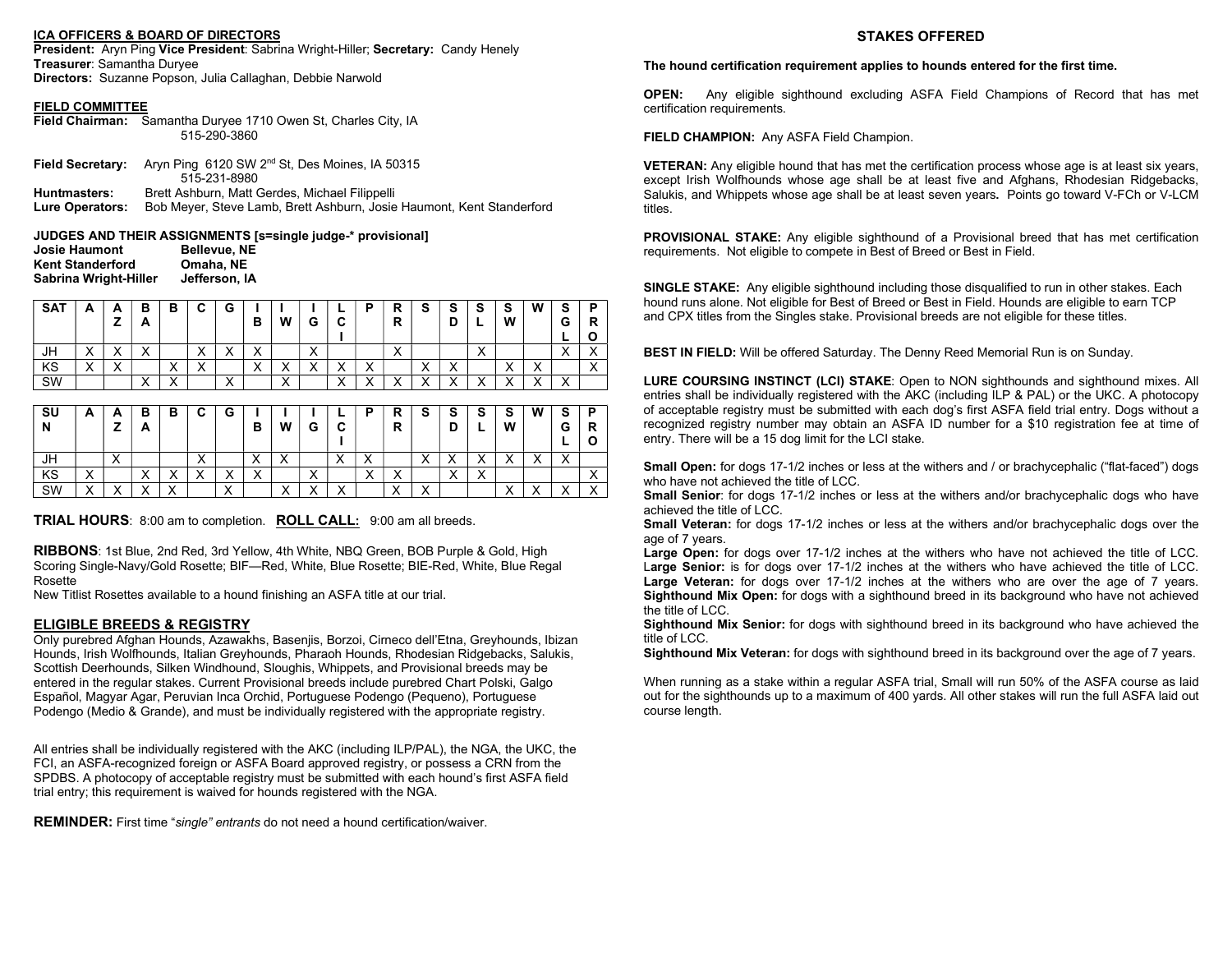### CONDITIONS OF ENTRY

- All hounds will run twice, in trios if possible or braces (except in the Single stake), unless excused, dismissed or disqualified.
- All entries must be one year or older on the day of the trial.
- Stakes will be split into flights by public random draw if the entry in any regular stake is 20 or more.
- Bitches in season, lame hounds, and hounds with breed disqualifications will be excused at roll call.
- Hounds not present at the time of roll call will be scratched.
- Certification runs will be offered Saturday only before the trial.
- Spayed, neutered, monorchid, or cryptorchid hounds without breed disqualifications may be entered.
- Hounds with breed disqualifications are not eligible to enter except in the Single Stake.
- A penalty of \$5 will be assessed for any loose hound not competing in the course in progress.

### EQUIPMENT AND COURSE PLAN

- The lure machine is a battery powered, continuous loop system. Back-up equipment will be available.
- Lures are white, plastic strips.
- ICA reserves the right to alter the course plan as required by weather and/or field conditions on the day of the trial.

### RUNNING ORDER

Running order will be posted each day

### REMINDER - FIRST TIME ENTRIES

A copy of the hound's registration be submitted with a hound's first ASFA field trial entry, except for hounds registered with the NGA.

### HOUND CERTIFICATION

Certifications: Any entry marked "First time entered", must present the judge-signed ASFA Hound Certification, AKC QC Form or waiver certificate and a copy of the hound's registration to the secretary **BEFORE** entries close. Entries without a hound certification/QC/waiver certificate and/or copy of the hound's registration, except NGA, will be considered incomplete and will not be accepted. (See back of entry form for hound certification/waiver certificate. Keep a copy of the certification for your records.) First time single entrants do not need a hound certification/waiver

### A Hound must be at least eleven months old to run in a certification course.

A certification run will be offered before the trial on Saturday only. Hound Certification runs are \$5.00 per run. Please check with the field secretary to pre-enter. It is the responsibility of the entrant to find another hound of the same breed (or similar running style) to run with his/her dog for the certification.

### PRACTICES AND LURE OP TRAINING

Practices will be run on Saturday and Sunday (weather and equipment permitting) after the trial is completed.

### MEALS

Food will only be provided for workers and judges, please bring your own food and drinks.

### The Emergency Vet Clinic:

Taylor Veterinary Clinic 315 State St Cedar Falls, IA 319-277-1883

Go to www.ASFA.org for all things ASFA

### HOUND PAYMENT GRID FOR EARLY ENTRIES

| # of<br><b>Hounds</b> | Sat. | <b>Total for</b><br>one day | Sun. | <b>Total for</b><br>both days |
|-----------------------|------|-----------------------------|------|-------------------------------|
| First Dog             | \$18 | \$18                        | \$18 | \$36                          |
| Second Dog            | \$15 | \$33                        | \$15 | \$66                          |
| <b>Third Dog</b>      | \$15 | \$48                        | \$15 | \$96                          |
| Fourth Dog            | \$15 | \$63                        | \$15 | \$126                         |
| Fifth Dog             | \$15 | \$78                        | \$15 | \$156                         |
| Sixth Dog             | \$15 | \$93                        | \$15 | \$186                         |

## ICA Membership Incentives for 2022!!

The Benefits of becoming an ICA Member are…

\*Get a cool Gift each year for becoming/renewing your membership!

\*Guaranteed Entry in limited entry events (Must Pre-enter for this benefit though, not guaranteed for gate entry) \* Members pay pre-entry fees even for day of entries!

# Look for the membership form at the back of the premium! 43 years of Chasing Bunnies

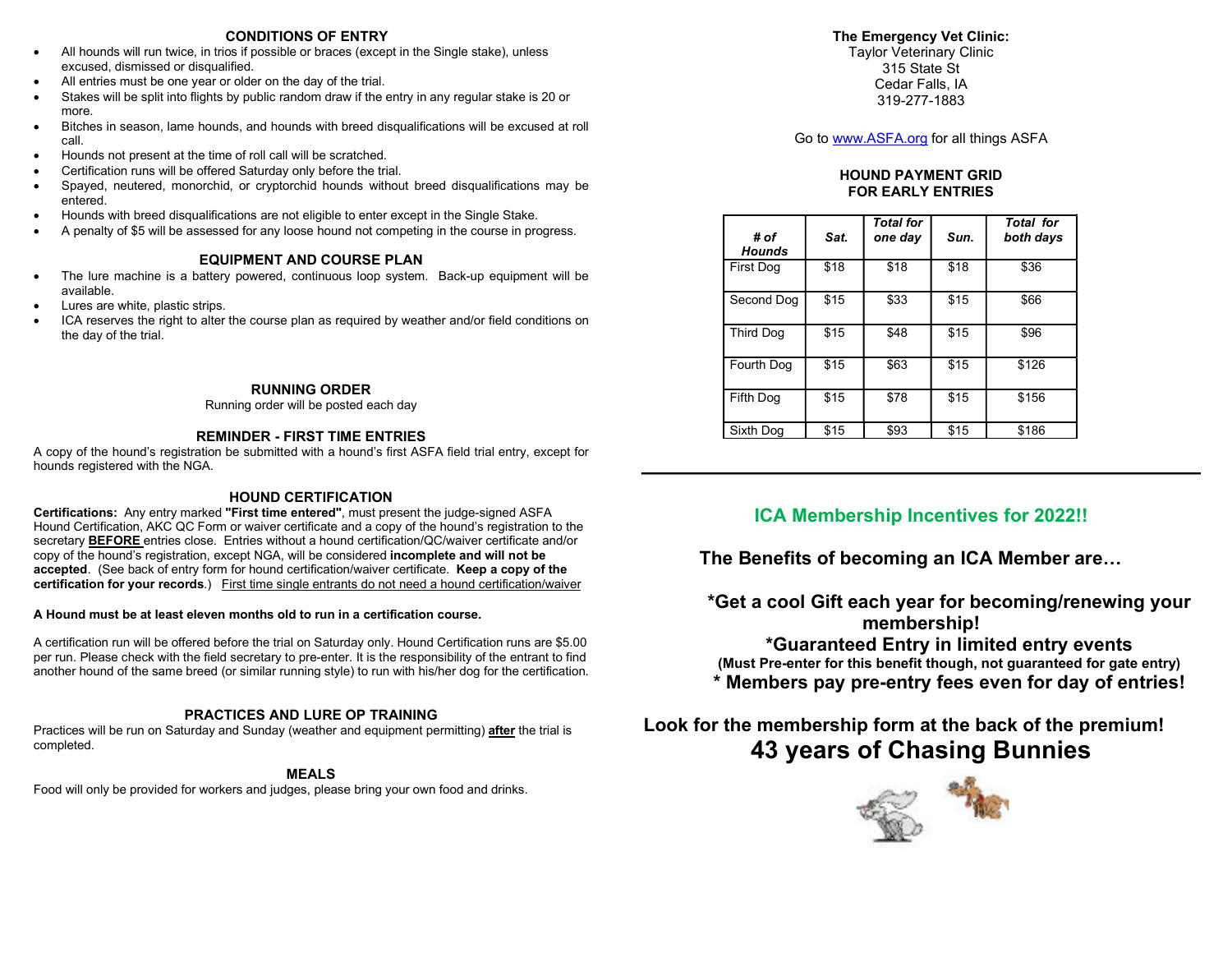# DENNY REED MEMORIAL RUN

We will not be holding a run for Best in Field on Sunday. Instead we will be holding the Sixth Annual Denny Reed Memorial Run. All Best of Breed Winners from Saturday and Sunday are eligible to participate. Your dog must receive a qualifying score on both days (Saturday and Sunday) and may not forfeit any runs including run offs on each day. All eligible hounds will compete in randomly drawn stakes at the completion of Best of breed runs on Sunday. Any ties will be decided by Run offs.



### DIRECTIONS TO FIELD: ANTIQUE ACRES, CEDAR FALLS, IOWA NOTE – Please read directions carefully.

From the north: Take I-35 to exit 190 (Hwy 18E/27S). Take 27 South 75 miles to W Cedar-Wapsi Rd/C57 turn right. Take W Cedar-Wapsi Rd 0.6 miles to Waverly Rd turn left. Antique Acres is 0.4 miles on the left.

From any other direction: Take Hwy 20 to Exit 225 Hwy 27/58 North. At Exit 225 take Hwy 27/58 North 11.1 miles to W Cedar-Wapsi Rd turn left. Take W Cedar-Wapsi Rd 0.6 miles to Waverly Rd turn left. Antique Acres is 0.4 miles on the left.

From Motel 6: on Hwy 63 N: Take 63 N 5.6 miles to Cedar-Wapsi Rd turn left. Take Cedar-Wapsi Rd 6 miles to Waverly Rd turn left. Antique Acres is 0.4 miles on the left.

> If you have problems finding the field, call Samantha Duryee at 515-290-3860

### **FACILITIES**

Public Restrooms are available on the grounds. Please bring your own water as water on the grounds is not potable. Limited shade available on the property. Please clean up after your dog and yourself.

### ONSITE CAMPING

There is onsite camping. Fee is \$20.00 per night for electric or \$10 per night for dry/primitive camping. Antique Acres has asked ICA to be in charge of collecting camping fees now. Please include camping fee with your entry, or a separate check for camping. Thank you

### LODGING

Please check directly with the hotel when making reservations as to their policies regarding pets and extra fees, deposits or credit cards on file.

Super 8 Wyndham 301 13th Ave SW, Waverly 319-596-1064

Cobblestone Inn & Suites 208 E Bremer Ave, Waverly 319-352-1311

Motel 6 2343 Logan Ave, Waterloo Ia 319-236-3238

Days Inn by Wyndham 5924 University Ave, Cedar Falls 319-266-1222

Comfort Inn & Suites 2011 La Porte Rd, Waterloo 319-234-5452

Comfort Suites 7402 Nordic Dr, Waterloo Ia 319-273-9999

Super 8 Motel 7515 Nordic Dr, Waterloo Ia 319-266-6988

America Inn 5818 Nordic Dr, Waterloo Ia 319-277-6166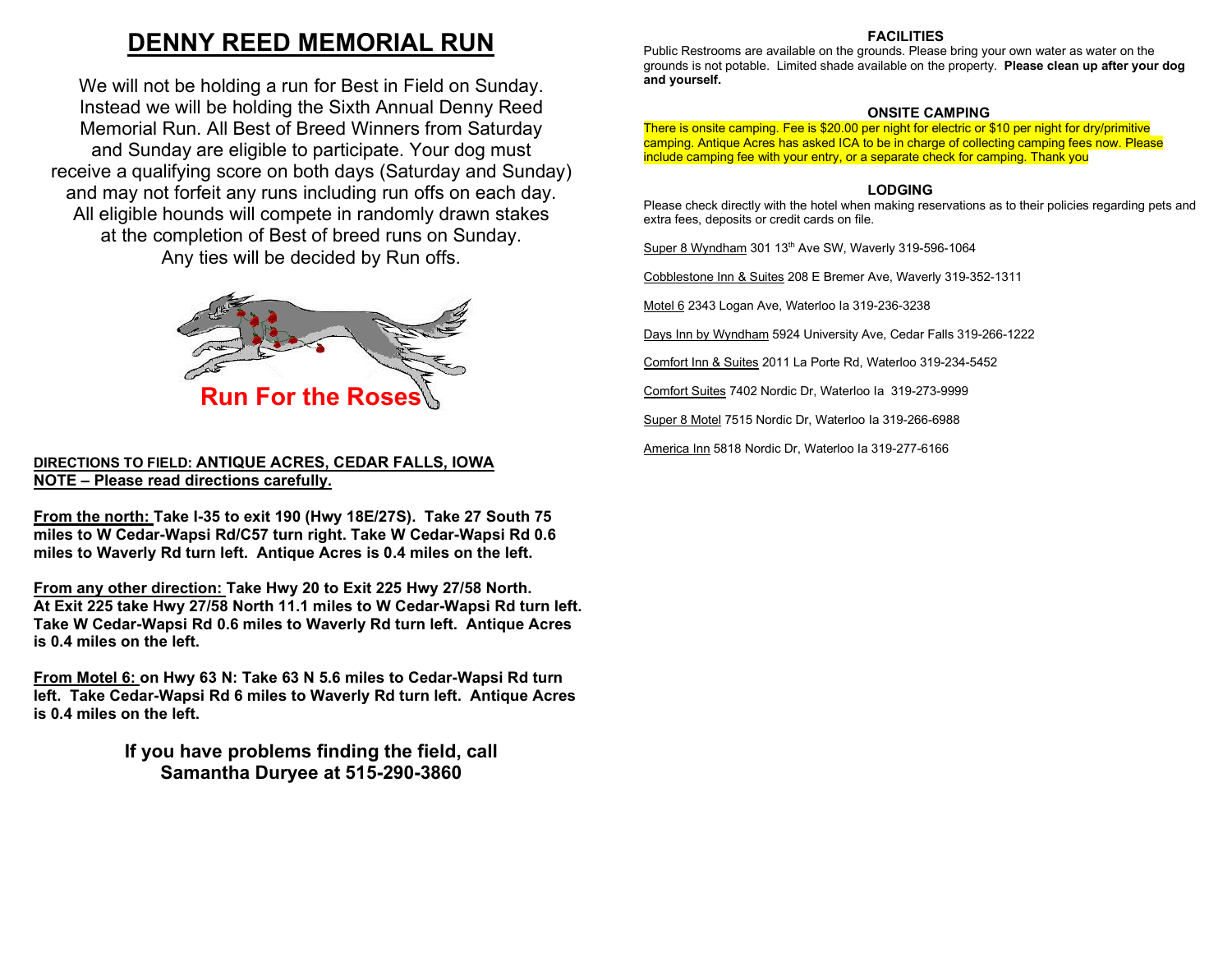| OFFICIAL AMERICAN SIGHTHOUND FIELD ASSOCIATION ENTRY FORM |  |
|-----------------------------------------------------------|--|
|-----------------------------------------------------------|--|

Iowa Coursing Association INC ALL-BREED TRIAL

Antique Acres, Cedar Falls, IA Saturday, May 7, 2022

Early-Entries close Weds. May 4, 2022. Day-of-Trial Entries accepted on the day of the trial, and close at 8:00 a.m. ENTRIES WILL NOT BE ACKNOWLEDGED BY MAIL Early Entries: \$18 first hound, \$15 for each subsequent hound from the same household. Day of

| Trial Entries:\$25 for each hound entered. Make checks payable in US Funds only to: ICA |
|-----------------------------------------------------------------------------------------|
| FTS: Aryn Ping 6120 SW 2 <sup>nd</sup> St, Des Moines, IA 50315                         |

Fee Paid **The Field Secretary cannot accept conditional, unsigned, incomplete or unpaid** entries; please check your completed entry carefully.

| Breed:                                                                                                                                      | Call Name:                          |                                 |                                           |  |  |  |  |
|---------------------------------------------------------------------------------------------------------------------------------------------|-------------------------------------|---------------------------------|-------------------------------------------|--|--|--|--|
| Registered Name of Hound:                                                                                                                   |                                     |                                 |                                           |  |  |  |  |
| Stake:<br>$\Box$ Open<br><b>FCH</b><br>$\Box$ Veteran<br>П                                                                                  | $\Box$ Single<br>$\Box$ Provisional | <b>Additional Stakes</b>        | $\Box$ Kennel $\Box$ Breeder $\Box$ Bench |  |  |  |  |
| Registration Number: (please write in registering body before number)                                                                       |                                     |                                 |                                           |  |  |  |  |
| If possible, please<br>п<br>separate my hounds                                                                                              | Date of<br>Birth:                   | Sex:<br>Dog<br>ш                | <b>Bitch</b>                              |  |  |  |  |
| Name of actual owner(s):                                                                                                                    |                                     |                                 |                                           |  |  |  |  |
| Address:                                                                                                                                    |                                     | Phone:                          |                                           |  |  |  |  |
| City:                                                                                                                                       |                                     | State:                          | Zip:                                      |  |  |  |  |
| E-mail (Optional)                                                                                                                           |                                     | (Optional) Region of Residence: |                                           |  |  |  |  |
| Emergency Contact Name and Phone (Optional)                                                                                                 |                                     |                                 |                                           |  |  |  |  |
| Check if this is the first ASFA trial for this hound. Attach a Hound Certification or waiver if<br>п<br>entered in Open, Veterans, Limited. |                                     |                                 |                                           |  |  |  |  |
| Check if this is a first-time entry, a copy of the official Registration of this hound must<br>п                                            |                                     |                                 |                                           |  |  |  |  |

accompany this entry unless NGA.

 $\Box$  Check if any information has changed since the last ASFA trial entry. Regarding

 $\Box$  Check if this hound has been dismissed within the last 6 trials entered. Must be marked in order to qualify for a "clean" trial requirement.

I CERTIFY that I am the actual owner of this dog, or that I am the duly authorized agent of the actual owner whose name I have entered above. In consideration of the acceptance of this entry and the opportunity to have this dog judged and to win prize money, ribbons, or trophies, I (we) agree to abide by the rules and regulations of the American Sighthound Field Association in effect at the time of this lure field trial, and by any additional rules and regulations appearing in the premium list for this lure field trial. I (we) agree that the club holding this lure field trial has the right to refuse this entry for cause, which the club shall deem to be sufficient. I (we) agree to hold this club, its members, directors, governors, officers, agents or other functionaries, any employees of the aforementioned parties and the owner(s) of the trial premises or grounds harmless from any claim for loss or injury which may be alleged to have been caused directly or indirectly to any person or thing by the act of this dog while in or upon the lure field trial premises or grounds or near any entrance thereto and I (we) personally assume all responsibility and liability for any such claim, and I (we) further agree to hold the aforementioned parties harmless from any claim loss of this dog by disappearance, theft damage or injury be caused or alleged to be caused by the negligence of the club or any of the aforementioned parties or by the negligence of any person or any other cause or causes. I (we) certify and represent that the dog entered is not a hazard to person or other dogs. This entry is submitted for acceptance of the forgoing representations and agreements.

SIGNATURE of owner or his agent duly authorized to make this entry

Please separate the entries before submitting to FTS.

### OFFICIAL AMERICAN SIGHTHOUND FIELD ASSOCIATION ENTRY FORM

#### Iowa Coursing Association INC ALL-BREED TRIAL Antique Acres, Cedar Falls, IA Sunday, May 8, 2022

Early-Entries close Weds. May 4, 2022. Day-of-Trial Entries accepted on the day of the trial, and close at 8:00 a.m. ENTRIES WILL NOT BE ACKNOWLEDGED BY MAIL

Early Entries: \$18 first hound, \$15 for each subsequent hound from the same household. Day of

Trial Entries:\$25 for each hound entered. Make checks payable in US Funds only to: ICA FTS: Aryn Ping 6120 SW 2nd St, Des Moines, IA 50315

| Fee Paid | The Field Secretary cannot accept conditional, unsigned, incomplete or unpaid |
|----------|-------------------------------------------------------------------------------|
|          | entries: please check your completed entry carefully                          |

|                                                | entries; please check your completed entry carefully.                                           |                          |                                           |
|------------------------------------------------|-------------------------------------------------------------------------------------------------|--------------------------|-------------------------------------------|
| Breed:                                         | Call Name:                                                                                      |                          |                                           |
|                                                |                                                                                                 |                          |                                           |
| Registered Name of Hound:                      |                                                                                                 |                          |                                           |
| Stake:                                         |                                                                                                 | <b>Additional Stakes</b> |                                           |
| $\square$ FCH<br>$\Box$ Open<br>$\Box$ Veteran | $\Box$ Single<br>$\Box$ Provisional                                                             |                          | $\Box$ Kennel $\Box$ Breeder $\Box$ Bench |
|                                                | <b>Registration Number:</b> (please write in registering body before number)                    |                          |                                           |
| If possible, please<br>П                       | Date of                                                                                         | Sex:                     |                                           |
| separate my hounds                             | Birth:                                                                                          | Dog                      | Bitch                                     |
| Name of actual owner(s):                       |                                                                                                 |                          |                                           |
| Address:                                       |                                                                                                 | Phone:                   |                                           |
| City:                                          |                                                                                                 | State:                   | Zip:                                      |
| E-mail (Optional)                              |                                                                                                 |                          | (Optional) Region of Residence:           |
| Emergency Contact Name and Phone (Optional)    |                                                                                                 |                          |                                           |
| $\Box$<br>entered in Open, Veterans, Limited.  | Check if this is the first ASFA trial for this hound. Attach a Hound Certification or waiver if |                          |                                           |
| n.                                             | Chack if this is a first-time entry a cony of the official Penistration of this hound must      |                          |                                           |

- If this is a first-time entry, a copy of the official Registration of this hound  $\mathbf m$ accompany this entry unless NGA.
- $\Box$  Check if any information has changed since the last ASFA trial entry. Regarding

 $\Box$  Check if this hound has been dismissed within the last 6 trials entered. Must be marked in order to qualify for a "clean" trial requirement.

I CERTIFY that I am the actual owner of this dog, or that I am the duly authorized agent of the actual owner whose name I have entered above. In consideration of the acceptance of this entry and the opportunity to have this dog judged and to win prize money, ribbons, or trophies, I (we) agree to abide by the rules and regulations of the American Sighthound Field Association in effect at the time of this lure field trial, and by any additional rules and regulations appearing in the premium list for this lure field trial. I (we) agree that the club holding this lure field trial has the right to refuse this entry for cause, which the club shall deem to be sufficient. I (we) agree to hold this club, its members, directors, governors, officers, agents or other functionaries, any employees of the aforementioned parties and the owner(s) of the trial premises or grounds harmless from any claim for loss or injury which may be alleged to have been caused directly or indirectly to any person or thing by the act of this dog while in or upon the lure field trial premises or grounds or near any entrance thereto and I (we) personally assume all responsibility and liability for any such claim, and I (we) further agree to hold the aforementioned parties harmless from any claim loss of this dog by disappearance, theft damage or injury be caused or alleged to be caused by the negligence of the club or any of the aforementioned parties or by the negligence of any person or any other cause or causes. I (we) certify and represent that the dog entered is not a hazard to person or other dogs. This entry is submitted for acceptance of the forgoing representations and agreements.

SIGNATURE of owner or his agent duly authorized to make this entry Please separate the entries before submitting to FTS.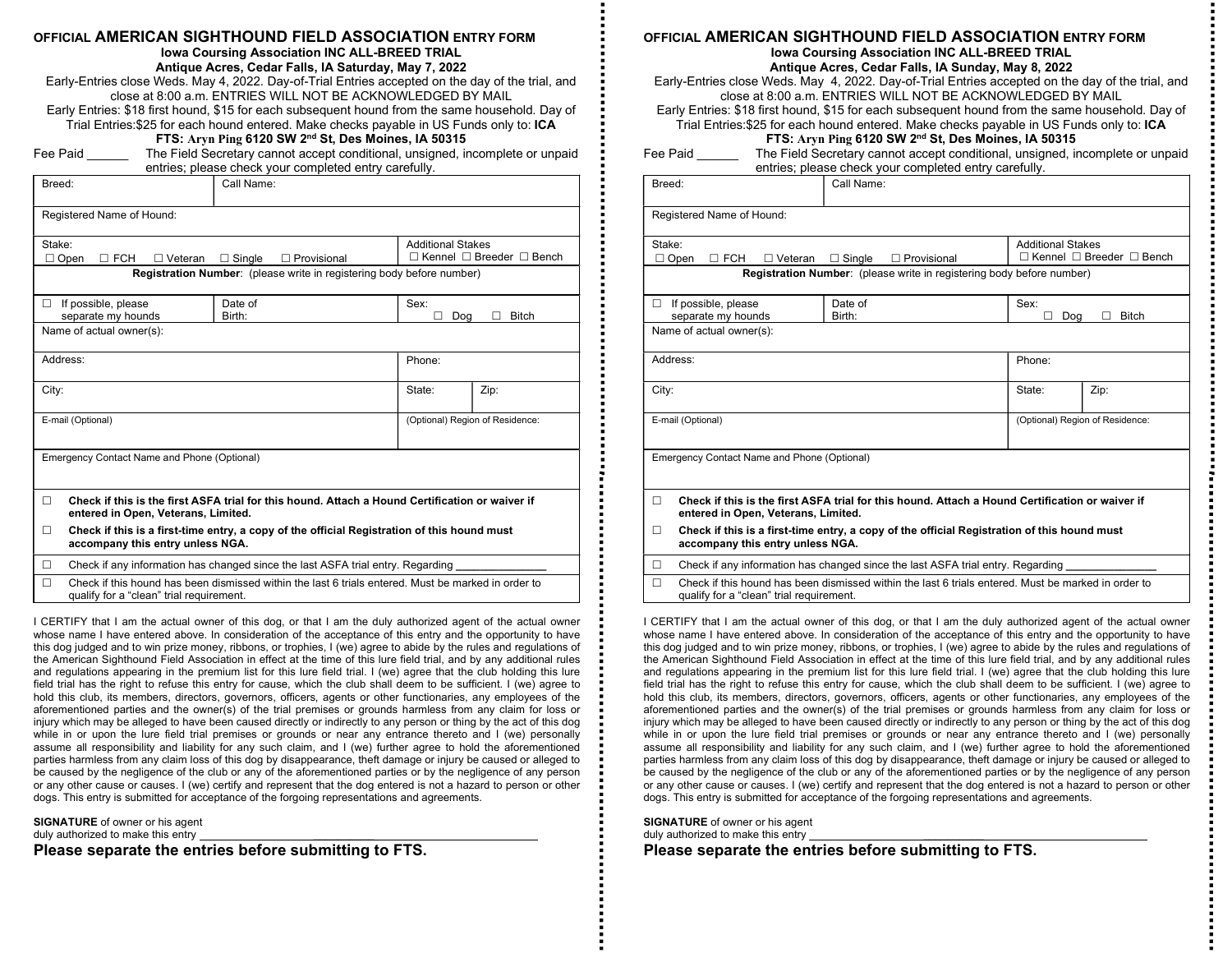#### AMERICAN SIGHTHOUND FIELD ASSOCIATION HOUND CERTIFICATION

Rule effective October 1, 1994: Ch. V, Sec. 4 (a) OPEN STAKE: To be eligible to enter the open stake, a hound must have been certified by a licensed judge within the year preceding the closing date for the entry or have previously competed in the Open Stake. This eligibility requirement also applies to a hound entered in the Limited or Veteran Stake, which has not competed in Open previously. Please complete this portion of this form and attach it to the entry form for the hound's first entry, including an entry for a Fun Trial.

Registered Name of Hound:

Registration Number: <br>
Registration Number:

Registered Owner's Name: 2008

I hereby certify that on (date) \_\_\_\_\_\_\_\_\_\_\_\_\_\_\_\_\_\_, the above named hound completed a lure course of at least 500 yards, running with another hound of the same breed (or another breed with a similar running style). During the course the above named hound showed no inclination to interfere with the other hound. I further certify that I am a licensed judge for the ASFA.

Name of Licensed Judge: \_\_\_\_\_\_\_\_\_\_\_\_\_\_\_\_\_\_\_\_\_\_\_\_\_\_\_\_\_\_\_\_\_\_\_\_\_\_\_\_\_\_\_\_\_\_\_

Signature: Date: \_

I hereby certify that the hound running in the certification course is the hound identified above and that information provided on this form is true and correct.

#### Signature: \_\_\_\_\_\_\_\_\_\_\_\_\_\_\_\_\_\_\_\_\_\_\_\_\_\_\_\_\_\_\_\_\_\_\_\_\_\_\_\_\_\_\_\_\_\_\_ Date: \_\_\_\_\_\_\_\_\_\_\_\_\_\_\_\_\_

#### Owner or Authorized Agent of Hound

This certification form must be attached to the entry form the first time this hound is entered in an open, limited, or veteran stake. Any hound entered in open, limited, or veteran (as a first time entered hound), which has not been certified, shall be declared ineligible by the records coordinator and shall forfeit any points and placements awarded.

#### PLEASE RETAIN A COPY FOR YOUR RECORDS.

#### AMERICAN SIGHTHOUND FIELD ASSOCIATION HOUND CERTIFICATION WAIVER

Waiver of Requirement: This requirement will be waived for a hound that has earned a lure coursing or racing title from another recognized organization, if such title requires competition, and if a waiver for such title has been approved by the ASFA, or a CKC Hound Certification Form. If your hound qualifies for a waiver, complete this portion of this form and attach it to your entry form. Proof of waivers must accompany this certification form.

Registered Name of Hound:

Registration Number: \_\_\_\_\_\_\_\_\_\_\_\_\_\_\_\_\_\_\_\_\_\_\_\_\_ Breed:

Registered Owner's Name:

CKC: FCH FCHX

AKC: QC SC FC

Hound Certification previously submitted.

I hereby certify that the hound identified above has completed the requirements for the title indicated above (or that the required Certification was previously submitted) and that the information provided on this form is true and correct.

Signature: \_\_\_\_\_\_\_\_\_\_\_\_\_\_\_\_\_\_\_\_\_\_\_\_\_\_\_\_\_\_\_\_\_\_\_\_\_\_\_\_\_\_\_\_\_\_\_ Date:

Owner or Authorized Agent of Hound

Sec-06 rev 03/11©

#### AMERICAN SIGHTHOUND FIELD ASSOCIATION HOUND CERTIFICATION

Rule effective October 1, 1994: Ch. V, Sec. 4 (a) OPEN STAKE: To be eligible to enter the

open stake, a hound must have been certified by a licensed judge within the year preceding the closing date for the entry or have previously competed in the Open Stake. This eligibility requirement also applies to a hound entered in the Limited or Veteran Stake, which has not competed in Open previously. Please complete this portion of this form and attach it to the entry form for the hound's first entry, including an entry for a Fun Trial. Registered Name of Hound: Registration Number: <br>
Registration Number: Registered Owner's Name: **Cambridge Control** I hereby certify that on (date) \_\_\_\_\_\_\_\_\_\_\_\_\_\_\_, the above named hound completed a lure

course of at least 500 yards, running with another hound of the same breed (or another breed with a similar running style). During the course the above named hound showed no inclination to interfere with the other hound. I further certify that I am a licensed judge for the ASFA.

Name of Licensed Judge: \_\_\_\_\_\_\_\_\_\_\_\_\_\_\_\_\_\_\_\_\_\_\_\_\_\_\_\_\_\_\_\_\_\_\_\_\_\_\_\_\_\_\_\_\_\_\_



I hereby certify that the hound running in the certification course is the hound identified above and that information provided on this form is true and correct.

#### Signature: \_\_\_\_\_\_\_\_\_\_\_\_\_\_\_\_\_\_\_\_\_\_\_\_\_\_\_\_\_\_\_\_\_\_\_\_\_\_\_\_\_\_\_\_\_\_\_ Date: \_\_\_\_\_\_\_\_\_\_\_\_\_\_\_\_\_

Owner or Authorized Agent of Hound

This certification form must be attached to the entry form the first time this hound is entered in an open, limited, or veteran stake. Any hound entered in open, limited, or veteran (as a first time entered hound), which has not been certified, shall be declared ineligible by the records coordinator and shall forfeit any points and placements awarded.

#### PLEASE RETAIN A COPY FOR YOUR RECORDS.

#### AMERICAN SIGHTHOUND FIELD ASSOCIATION HOUND CERTIFICATION WAIVER

Waiver of Requirement: This requirement will be waived for a hound that has earned a lure coursing or racing title from another recognized organization, if such title requires competition, and if a waiver for such title has been approved by the ASFA, or a CKC Hound Certification Form. If your hound qualifies for a waiver, complete this portion of this form and attach it to your entry form. Proof of waivers must accompany this certification form.

Registered Name of Hound:

Registration Number: \_\_\_\_\_\_\_\_\_\_\_\_\_\_\_\_\_\_\_\_\_\_\_\_\_ Breed:

Registered Owner's Name:

CKC: FCH FCHX

AKC: QC SC FC

Hound Certification previously submitted.

I hereby certify that the hound identified above has completed the requirements for the title indicated above (or that the required Certification was previously submitted) and that the information provided on this form is true and correct.

#### Signature: \_\_\_\_\_\_\_\_\_\_\_\_\_\_\_\_\_\_\_\_\_\_\_\_\_\_\_\_\_\_\_\_\_\_\_\_\_\_\_\_\_\_\_\_\_\_\_ Date:

Owner or Authorized Agent of Hound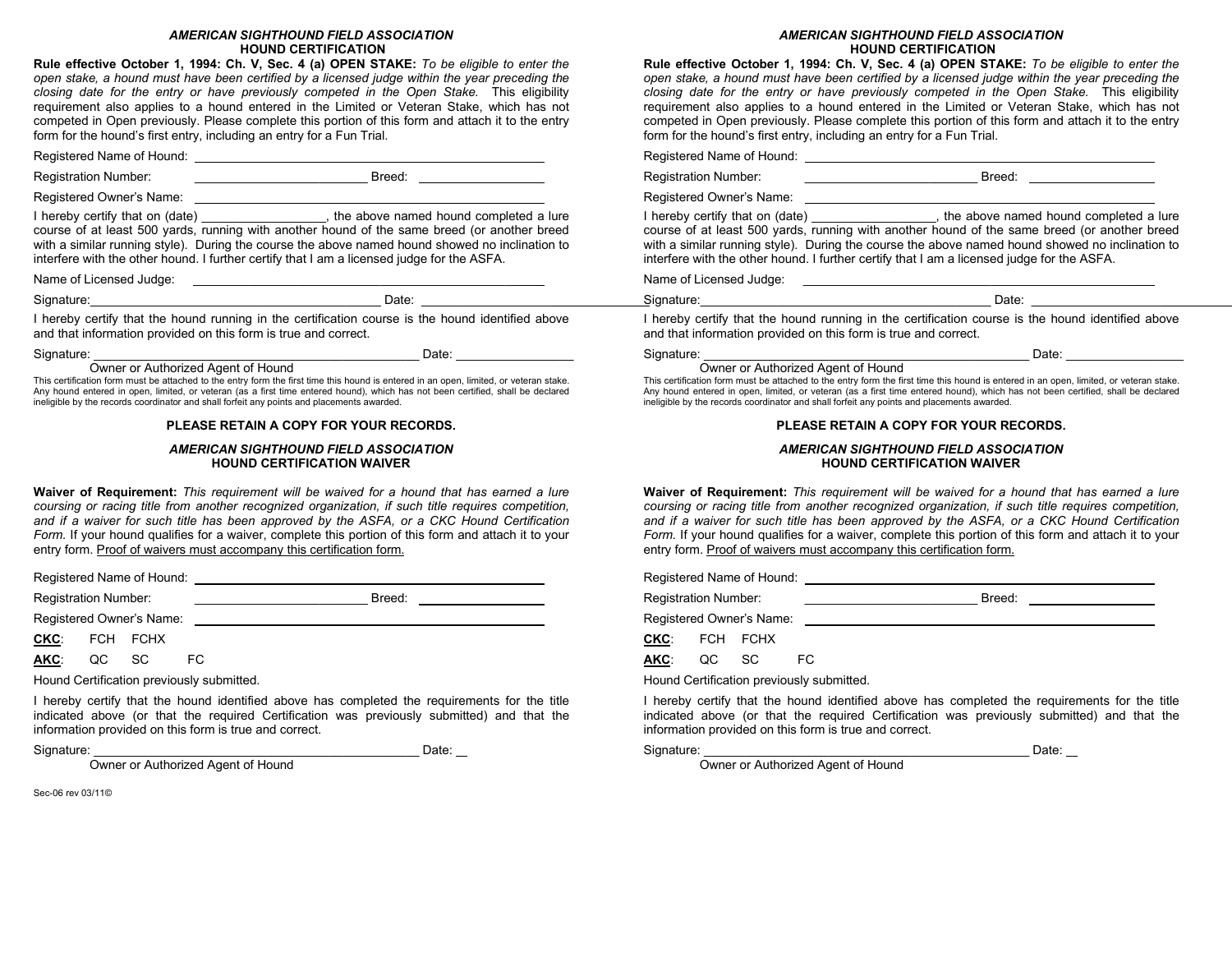### OFFICIAL AMERICAN SIGHTHOUND FIELD ASSOCIATION ENTRY FORM

### LCI Entry

| <b>Iowa Coursing Association</b>                                                                  |
|---------------------------------------------------------------------------------------------------|
| Antique Acres, Cedar Falls, IA Saturday, May 7, 2022                                              |
| Early-Entries close Weds. May 4, 2022. Day-of-Trial Entries accepted on the day of the trial, and |
| close at 8:00 a.m. ENTRIES WILL NOT BE ACKNOWLEDGED BY MAIL                                       |
| Early Entries: \$18 first hound, \$15 for each subsequent hound from the same household. Day of   |
| Trial Entries:\$25 for each hound entered. Make checks payable in US Funds only to: ICA           |

FTS: Aryn Ping 6120 SW 2nd St, Des Moines, IA 50315

Fee Paid **The Field Secretary cannot accept conditional, unsigned, incomplete or unpaid** entries; please check your completed entry carefully.

| Breed:                                                                                                                                                                                                | Call Name:                                                                      |     |                                 |      |  |  |
|-------------------------------------------------------------------------------------------------------------------------------------------------------------------------------------------------------|---------------------------------------------------------------------------------|-----|---------------------------------|------|--|--|
| Registered Name of Hound:                                                                                                                                                                             |                                                                                 |     |                                 |      |  |  |
| Stake: $\Box$ LCI- Small<br>$\Box$ LCI-Large<br>$\Box$ LCI- Sighthound Mix<br><b>Additional Stakes</b><br>$\Box$ Kennel $\Box$ Breeder $\Box$ Bench<br>$\Box$ Senior<br>$\Box$ Veteran<br>$\Box$ Open |                                                                                 |     |                                 |      |  |  |
|                                                                                                                                                                                                       | <b>Registration Number:</b> (please write in registering body before number)    |     |                                 |      |  |  |
| Date of<br>Birth:                                                                                                                                                                                     | Sex:                                                                            | Doa | <b>Bitch</b>                    |      |  |  |
| Name of actual owner(s):                                                                                                                                                                              |                                                                                 |     |                                 |      |  |  |
| Address:                                                                                                                                                                                              |                                                                                 |     | Phone:                          |      |  |  |
| City:                                                                                                                                                                                                 |                                                                                 |     | State:                          | Zip: |  |  |
| E-mail (Optional)                                                                                                                                                                                     |                                                                                 |     | (Optional) Region of Residence: |      |  |  |
| Emergency Contact Name and Phone (Optional)                                                                                                                                                           |                                                                                 |     |                                 |      |  |  |
| П<br>Check if this is a first-time entry, a copy of the official Registration of this hound must<br>accompany this entry. (i.e., AKC Registration form, PAL registration, Canine Partner, etc.)       |                                                                                 |     |                                 |      |  |  |
| П                                                                                                                                                                                                     | Check if any information has changed since the last ASFA trial entry. Regarding |     |                                 |      |  |  |

I CERTIFY that I am the actual owner of this dog, or that I am the duly authorized agent of the actual owner whose name I have entered above. In consideration of the acceptance of this entry and the opportunity to have this dog judged and to win prize money, ribbons, or trophies, I (we) agree to abide by the rules and regulations of the American Sighthound Field Association in effect at the time of this lure field trial, and by any additional rules and regulations appearing in the premium list for this lure field trial. I (we) agree that the club holding this lure field trial has the right to refuse this entry for cause, which the club shall deem to be sufficient. I (we) agree to hold this club, its members, directors, governors, officers, agents or other functionaries, any employees of the aforementioned parties and the owner(s) of the trial premises or grounds harmless from any claim for loss or injury which may be alleged to have been caused directly or indirectly to any person or thing by the act of this dog while in or upon the lure field trial premises or grounds or near any entrance thereto and I (we) personally assume all responsibility and liability for any such claim, and I (we) further agree to hold the aforementioned parties harmless from any claim loss of this dog by disappearance, theft damage or injury be caused or alleged to be caused by the negligence of the club or any of the aforementioned parties or by the negligence of any person or any other cause or causes. I (we) certify and represent that the dog entered is not a hazard to person or other dogs. This entry is submitted for acceptance of the forgoing representations and agreements.

SIGNATURE of owner or his agent duly authorized to make this entry

Please separate the entries before submitting to FTS.

### OFFICIAL AMERICAN SIGHTHOUND FIELD ASSOCIATION ENTRY FORM

### LCI Entry

| Early-Entries close Weds. May 4, 2022. Day-of-Trial Entries accepted on the day of the trial, and<br>close at 8:00 a m. ENTRIES WILL NOT BE ACKNOWLEDGED BY MAIL<br>Early Entries: \$18 first hound, \$15 for each subsequent hound from the same household. Day of<br>Trial Entries:\$25 for each hound entered. Make checks payable in US Funds only to: ICA |                                  | <b>Iowa Coursing Association</b><br>Antique Acres, Cedar Falls, IA Sunday, May 8, 2022<br>FTS: Aryn Ping 6120 SW 2nd St, Des Moines, IA 50315 |        |                                 |
|----------------------------------------------------------------------------------------------------------------------------------------------------------------------------------------------------------------------------------------------------------------------------------------------------------------------------------------------------------------|----------------------------------|-----------------------------------------------------------------------------------------------------------------------------------------------|--------|---------------------------------|
| Fee Paid _________ The Field Secretary cannot accept conditional, unsigned, incomplete or unpaid                                                                                                                                                                                                                                                               |                                  | entries; please check your completed entry carefully.                                                                                         |        |                                 |
| Breed:                                                                                                                                                                                                                                                                                                                                                         | Call Name:                       |                                                                                                                                               |        |                                 |
| Registered Name of Hound:                                                                                                                                                                                                                                                                                                                                      |                                  |                                                                                                                                               |        |                                 |
| Stake: $\Box$ LCI-Small<br>$\Box$ LCI-Large<br>$\Box$ LCI- Sighthound Mix<br>□ Open □ Senior<br>$\Box$ Veteran                                                                                                                                                                                                                                                 |                                  | <b>Additional Stakes</b><br>$\Box$ Kennel $\Box$ Breeder $\Box$ Bench                                                                         |        |                                 |
| Registration Number: (please write in registering body before number)                                                                                                                                                                                                                                                                                          |                                  |                                                                                                                                               |        |                                 |
| Date of<br>Birth:                                                                                                                                                                                                                                                                                                                                              | Sex:<br>п<br>Dog<br>$\Box$ Bitch |                                                                                                                                               |        |                                 |
| Name of actual owner(s):                                                                                                                                                                                                                                                                                                                                       |                                  |                                                                                                                                               |        |                                 |
| Address:                                                                                                                                                                                                                                                                                                                                                       |                                  |                                                                                                                                               | Phone: |                                 |
| City:                                                                                                                                                                                                                                                                                                                                                          |                                  |                                                                                                                                               | State: | Zip:                            |
| E-mail (Optional)                                                                                                                                                                                                                                                                                                                                              |                                  |                                                                                                                                               |        | (Optional) Region of Residence: |
| Emergency Contact Name and Phone (Optional)                                                                                                                                                                                                                                                                                                                    |                                  |                                                                                                                                               |        |                                 |
| Check if this is a first-time entry, a copy of the official Registration of this hound must<br>П.<br>accompany this entry. (i.e., AKC Registration form, PAL registration, Canine Partner, etc.)                                                                                                                                                               |                                  |                                                                                                                                               |        |                                 |

 $\Box$  Check if any information has changed since the last ASFA trial entry. Regarding

I CERTIFY that I am the actual owner of this dog, or that I am the duly authorized agent of the actual owner whose name I have entered above. In consideration of the acceptance of this entry and the opportunity to have this dog judged and to win prize money, ribbons, or trophies, I (we) agree to abide by the rules and regulations of the American Sighthound Field Association in effect at the time of this lure field trial, and by any additional rules and regulations appearing in the premium list for this lure field trial. I (we) agree that the club holding this lure field trial has the right to refuse this entry for cause, which the club shall deem to be sufficient. I (we) agree to hold this club, its members, directors, governors, officers, agents or other functionaries, any employees of the aforementioned parties and the owner(s) of the trial premises or grounds harmless from any claim for loss or injury which may be alleged to have been caused directly or indirectly to any person or thing by the act of this dog while in or upon the lure field trial premises or grounds or near any entrance thereto and I (we) personally assume all responsibility and liability for any such claim, and I (we) further agree to hold the aforementioned parties harmless from any claim loss of this dog by disappearance, theft damage or injury be caused or alleged to be caused by the negligence of the club or any of the aforementioned parties or by the negligence of any person or any other cause or causes. I (we) certify and represent that the dog entered is not a hazard to person or other dogs. This entry is submitted for acceptance of the forgoing representations and agreements.

SIGNATURE of owner or his agent duly authorized to make this entry Please separate the entries before submitting to FTS.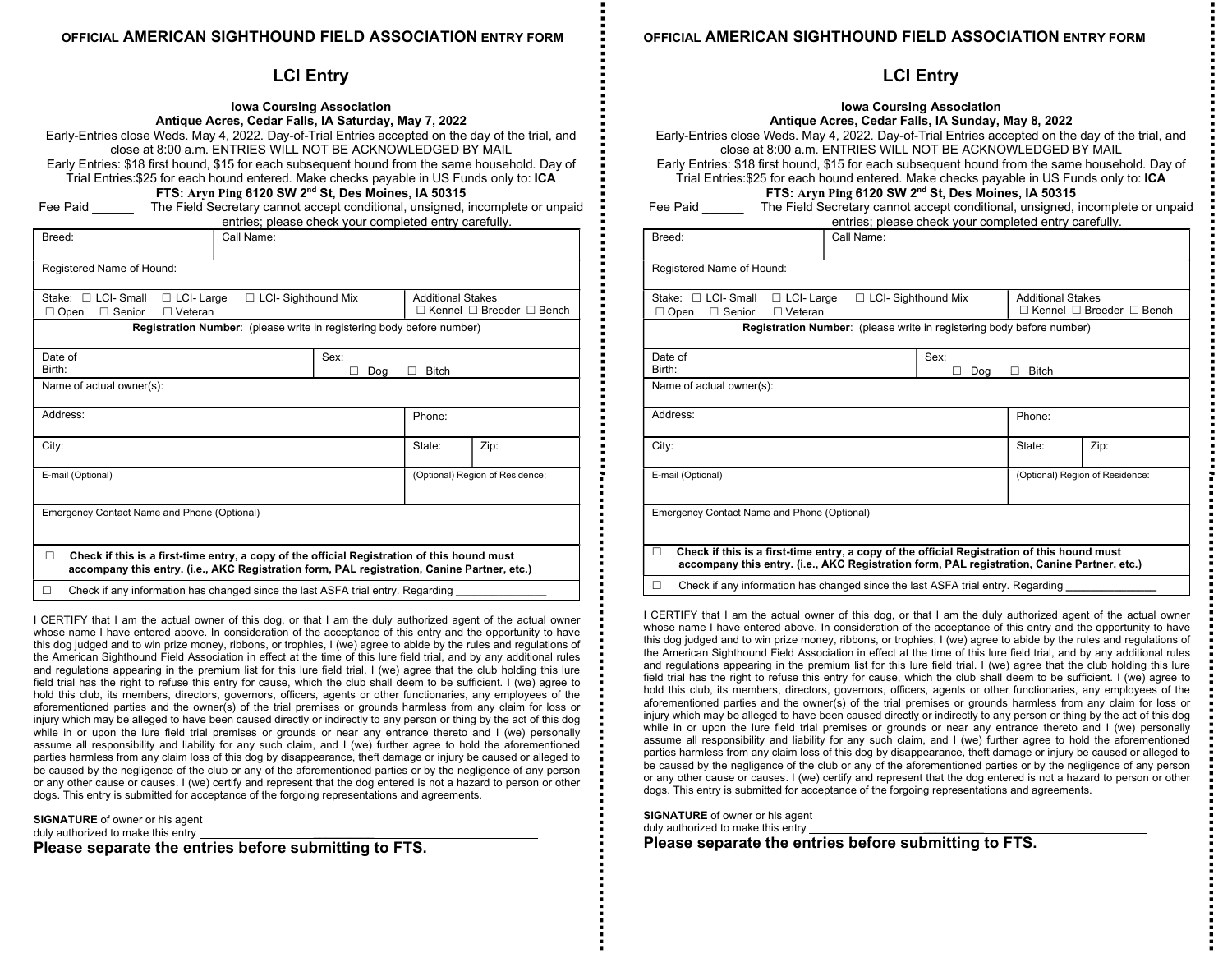### OFFICIAL AMERICAN SIGHTHOUND FIELD ASSOCIATION ENTRY FORM

### Lure Chasing Instinct Registration Iowa Coursing Association

| Fee Paid             | The Field Secretary cannot accept conditional, unsigned, incomplete or unpaid |
|----------------------|-------------------------------------------------------------------------------|
| Dlogge print logibly | entries; please check your completed entry carefully.                         |

| Please print legibly.                       |                                                                       |                  |              |                                 |
|---------------------------------------------|-----------------------------------------------------------------------|------------------|--------------|---------------------------------|
| Breed:                                      | Call Name:                                                            |                  |              |                                 |
| Registered Name of Hound:                   |                                                                       |                  |              |                                 |
|                                             | FTS will circle Size after wicketing at Inspection:                   |                  |              |                                 |
| $\frac{1}{2}$ inches                        | Size Small: up to 17 1/2 inches (or brachycephalic)                   |                  |              | Size Large: over 17             |
|                                             | Registration Number: (please write in registering body before number) |                  |              |                                 |
| Date of<br>Birth:                           |                                                                       | Sex:<br>Dog<br>п | <b>Bitch</b> |                                 |
| Name of actual owner(s):                    |                                                                       |                  |              |                                 |
| Address:                                    |                                                                       |                  | Phone:       |                                 |
| City:                                       |                                                                       |                  | State:       | Zip:                            |
| E-mail (Optional)                           |                                                                       |                  |              | (Optional) Region of Residence: |
| Emergency Contact Name and Phone (Optional) |                                                                       |                  |              |                                 |
|                                             |                                                                       |                  |              |                                 |

This top portion is to be submitted with the \$10 fee to the ASFA by the Field Trial Secretary, with the records.

E

\* \* \* \* \* \* \* \* \* \* \* \* \* \* \* \*

| (Dog's Name)                                       | was entered in the<br>(ASFA Club Name)                                                       |
|----------------------------------------------------|----------------------------------------------------------------------------------------------|
| ASFA trial held on<br>(Date)<br>registered as Size | . The dog was wicketed at inspection and is<br>. The fee of \$10 was received by the FTS and |
| submitted to the ASFA Records Coordinator.         |                                                                                              |
| Printed name of Field Trial Secretary              |                                                                                              |
| Signature of Field Trial Secretary                 |                                                                                              |
|                                                    | (Owner is to retain this receipt as proof of registration until notified by the ASFA.)       |

OFFICIAL AMERICAN SIGHTHOUND FIELD ASSOCIATION ENTRY FORM

### Lure Chasing Instinct Registration Iowa Coursing Association

| Fee Paid<br>The Field Secretary cannot accept conditional, unsigned, incomplete or unpaid<br>entries; please check your completed entry carefully. |                                                                       |      |              |                                 |
|----------------------------------------------------------------------------------------------------------------------------------------------------|-----------------------------------------------------------------------|------|--------------|---------------------------------|
| Please print legibly.                                                                                                                              |                                                                       |      |              |                                 |
| Breed:                                                                                                                                             | Call Name:                                                            |      |              |                                 |
|                                                                                                                                                    |                                                                       |      |              |                                 |
| Registered Name of Hound:                                                                                                                          |                                                                       |      |              |                                 |
| FTS will circle Size after wicketing at Inspection:                                                                                                |                                                                       |      |              |                                 |
|                                                                                                                                                    |                                                                       |      |              |                                 |
| Size Small: up to 17 1/2 inches (or brachycephalic)<br>Size Large: over 17                                                                         |                                                                       |      |              |                                 |
| $\frac{1}{2}$ inches                                                                                                                               |                                                                       |      |              |                                 |
|                                                                                                                                                    | Registration Number: (please write in registering body before number) |      |              |                                 |
| Date of                                                                                                                                            |                                                                       | Sex: |              |                                 |
| Birth:                                                                                                                                             |                                                                       | Doa  | <b>Bitch</b> |                                 |
| Name of actual owner(s):                                                                                                                           |                                                                       |      |              |                                 |
| Address:                                                                                                                                           |                                                                       |      | Phone:       |                                 |
| City:                                                                                                                                              |                                                                       |      | State:       | Zip:                            |
| E-mail (Optional)                                                                                                                                  |                                                                       |      |              | (Optional) Region of Residence: |
|                                                                                                                                                    |                                                                       |      |              |                                 |
| Emergency Contact Name and Phone (Optional)                                                                                                        |                                                                       |      |              |                                 |
|                                                                                                                                                    |                                                                       |      |              |                                 |
|                                                                                                                                                    |                                                                       |      |              |                                 |

This top portion is to be submitted with the \$10 fee to the ASFA by the Field Trial Secretary, with the records.

\* \* \* \* \* \* \* \* \* \* \* \* \* \* \* \*

|                                           | was entered in the                            |  |  |  |
|-------------------------------------------|-----------------------------------------------|--|--|--|
| (Dog's Name)                              | (ASFA Club Name)                              |  |  |  |
| ASFA trial held on<br>(Date)              | . The dog was wicketed at inspection and is   |  |  |  |
| registered as Size                        | . The fee of \$10 was received by the FTS and |  |  |  |
| submitted to the ASEA Records Coordinator |                                               |  |  |  |
| Printed name of Field Trial Secretary     |                                               |  |  |  |
|                                           |                                               |  |  |  |
| Signature of Field Trial Secretary        |                                               |  |  |  |

(Owner is to retain this receipt as proof of registration until notified by the ASFA.)